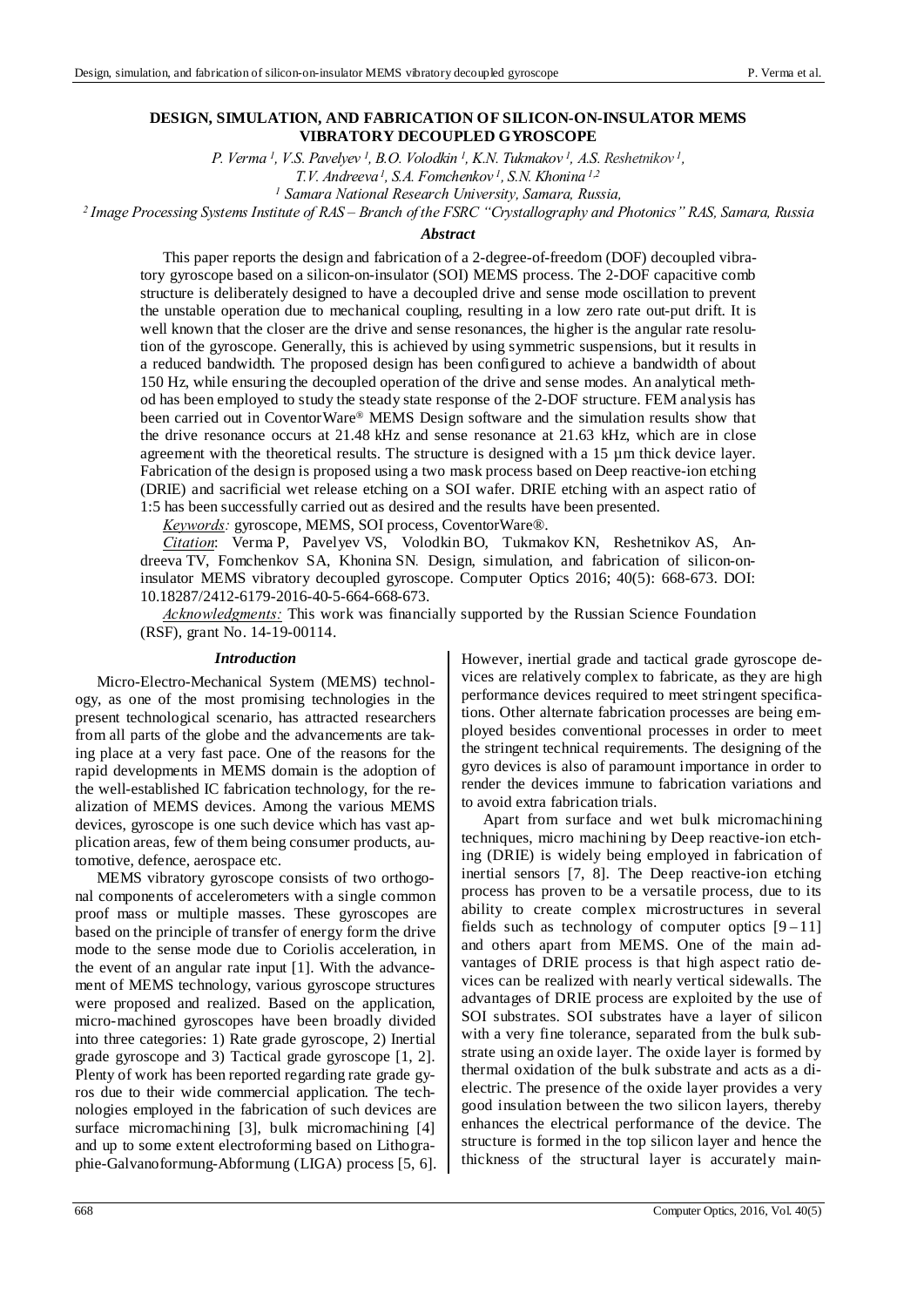tained. Moreover as the device is realized in single crystal silicon, the internal stresses are much less than deposited silicon layers. Further, due to the high selectivity between silicon and silicon-di-oxide in most DRIE machines, the oxide layer also acts as a etch stop which is well defined and controlled, hence reducing process complexity. Several wet and dry release techniques have been reported to release the final structure. Hence the silicon-on-insulator (SOI) process combines the advantages of DRIE and SOI substrate to precisely fabricate complex structures. In this paper we present the fabrication of 2-DOF gyroscope structure with capacitive comb fingers using SOI process.

# *Gyroscope structure*

Figure 1 shows the 3D model of the 2-DOF decoupled gyroscope structure. The anchors of the structure are located at the outer boundary of the device and connected to the movable drive and sense electrodes with the help of suspension beams. There are totally 16 beams in the design, 8 beams in the drive direction (*x*-direction) and 8 beam in the sense direction (*y*-direction). The suspension beams are designed and configured such that the drive and sense mode resonances are decoupled with their resonance frequencies separated to achieve a bandwidth of 150 Hz. This structural configuration exhibits minimum cross coupling effect. The design has two sets of stationary comb fingers, one set for actuation of the proof mass and the other set for sensing the input angular rate. Both the stationary comb finger sets are anchored to the substrate as shown in Fig. 1*a*. The device is designed with perforations in the proof mass to aid in sacrificial release of the structure.



*Dynamics and steady state response* 

A mass-spring-damper configuration shown in Fig. 1b has been considered to derive the dynamic equations of the presented 2-DOF gyroscope device, using vector analysis. The simplified differential equation associated with each degree of freedom can be represented as:

$$
m\ddot{x} + c_x x + k_x x = F_d(t),
$$
 (1)

$$
m y + c_y y + k_y y = -2mx \Omega_z.
$$
 (2)

The term  $F_d(t) = F_0 \sin(\omega t)$  represents the electrical driving force with which the mass *m*, is actuated by an amplitude equal to *x*. The notations  $k_x$ ,  $k_y$  represent the spring constants and  $c_x$ ,  $c_y$  represent the damping constants as shown in Fig. 1*b*.  $\Omega$ <sub>z</sub> represents the input angular rate.

In order to analyze frequency response of gyroscope  $[12-15]$ , we take the Laplace transforms of Eqs. (1), (2), assuming angular rate, and solve these for corresponding displacements to yield,

$$
X(i\omega) = f_o A_x(\omega) \exp{\{\phi_x(\omega)\}},
$$
 (3)

 $Y(i\omega) = 2\Omega_z f_o \omega A_x(\omega) A_y(\omega) \exp{\Psi_y(\omega)},$  (4) where,

$$
A_x(\omega) = 1/\sqrt{\left(\omega_x^2 + \omega^2\right)^2 + 4\lambda_x^2 \omega^2},\tag{3a}
$$

$$
\phi_x(\omega) = -\tan^{-1}\frac{2\lambda_x \omega}{\omega_x^2 - \omega^2},\tag{3b}
$$

$$
A_y(\omega) = 1/\sqrt{\left(\omega_y^2 + \omega^2\right)^2 + 4\lambda_y^2 \omega^2},\tag{4a}
$$

$$
\phi_y(\omega) = -\tan^{-1}\frac{2\lambda_y \omega}{\omega_y^2 - \omega^2},\tag{4b}
$$

$$
\Psi_{y}(\omega) = \left\{ \phi_{x}(\omega) + \phi_{y}(\omega) \right\},\tag{4c}
$$

$$
\omega_x^2 = k_x/m; \omega_y^2 = k_y/m; f_o = F_o/m,
$$
  

$$
\lambda_x = c_x/2m; \lambda_y = c_y/2m.
$$

Fig. 2 shows the variations of drive amplitude and phase with frequency. The amplitude has been calculated by making use of magnitude of Eq. (3) considering ambient damping as a parameter. The plot shows one resonance frequency,  $\omega_x$ , where amplitude is the maximum. The results of phase associated to drive amplitude as illustrated in this figure has been evaluated by using Eq. (2b). The phase values at these discontinuity points lead to 90°.



Fig. 3 relate to the sense mass amplitude and emerged phase variations with frequency. Fig. 3 has been calculat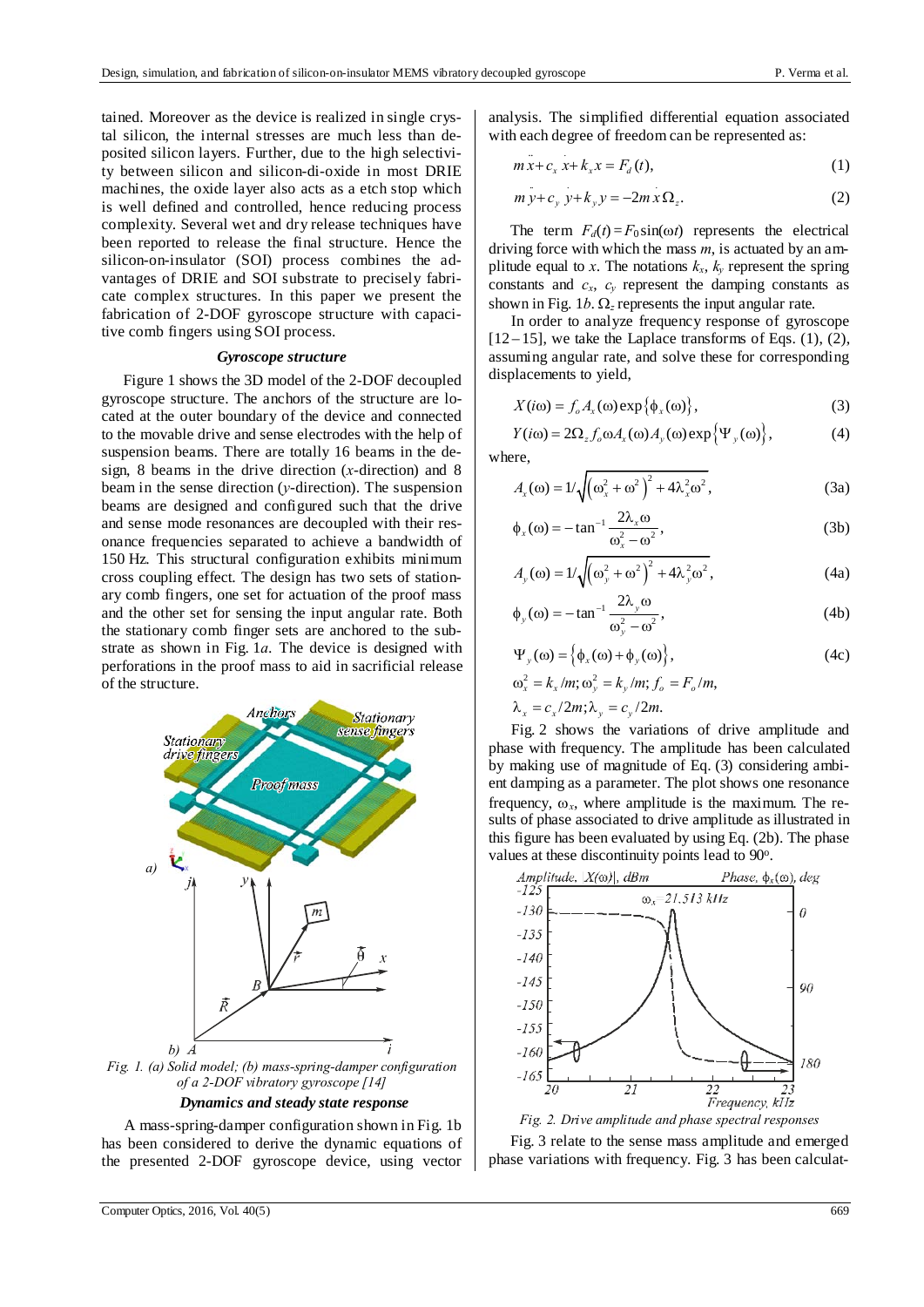ed with the help of sense mode amplitude expression (4). This figure shows two resonances at which amplitude peaks. The second peak belongs to sense resonance frequency,  $\omega_y$ , which is the sense point of the device. First peak has occurred due to transfer of drive amplitude as a consequence of Coriolis. This has been plotted by making use of Eq. (4c).



*Optimization and FEM simulation result* 

The design is optimized for compatibility with DRIE and sacrificial wet release process.

The thickness of the silicon device layer is chosen to be 15 µm as the key structural layer and the gap between comb fingers is maintained at 3 microns. The combination of this thickness and comb finger gap yields a considerably high base capacitance of about 2 pF. The proof mass is provided with perforations of size  $8 \times 8$  micron to aid in buried oxide etching. The spring dimensions have been optimized to achieve decoupled drive and sense mode oscillations. The optimum design parameters are listed in Table 1.

| Table 1. Parameter values used for calculations |  |  |  |  |  |
|-------------------------------------------------|--|--|--|--|--|
|-------------------------------------------------|--|--|--|--|--|

| Parameters                   | Values                    |  |
|------------------------------|---------------------------|--|
| m                            | $7.776 \times 10^{-8}$ kg |  |
| Spring constant $(k_x)$      | $1.420 \times 10^3$ N/m   |  |
| Spring constant $(k_v)$      | $1.442 \times 10^3$ N/m   |  |
| Drive frequency $(\omega_x)$ | 21.513 kHz                |  |
| Sense frequency $(\omega_v)$ | 21.676 kHz                |  |
| Bandwidth                    | 163 Hz                    |  |
| Beam width                   | 8 µm                      |  |
| Base capacitance             | 2pF                       |  |
| Perforation size             | 8 µm                      |  |
| Young's Modulus              | 185 GPa                   |  |

In order to verify the above design parameters extracted from the analytical model, the device is modeled and simulated in CoventorWare® MEMS design environment [16, 17]. Modal analysis is carried out to obtain the resonance frequencies and mode shapes of the device as shown in Fig. 4. The drive and sense resonance frequencies of the device are located at about 21.48 kHz (Fig. 4*a*) and 21.63 kHz (Fig. 4*b*). This is in close agreement with the theoretical values of 21.513 kHz and 21.676 kHz for the drive and sense modes respectively.



*and 1-DOF sense mode gyroscope* 

#### *SOI fabrication process*

The proposed fabrication process uses silicon-oninsulator wafer with 15  $\mu$ m device layer, 4  $\mu$ m buried oxide and 675 µm handle layer as the starting material (Fig. 5).



*Fig. 5. Fabrication steps of SOI MEMS gyroscope* 

The process is based on Deep reactive Ion etching to realize high aspect ratio structure and finally the structure is released by sacrificial etching of the buried oxide using Vapor phase etching. The process begins with the deposition of Cr/Au to a thickness of 200Å/ 2000Å on the silicon device layer using sputtering process. Subsequently, lithography and etching is carried out selectively to realize the metal pads for wire bonding. The pads are located on the four proof mass anchors and on all the four stationary comb anchors. This is followed by Lithography of the structural layer and subsequently baking is done to harden the resist before it undergoes DRIE process. Next, silicon is etched up to buried oxide using controlled process parameters. At the end of this step, the structural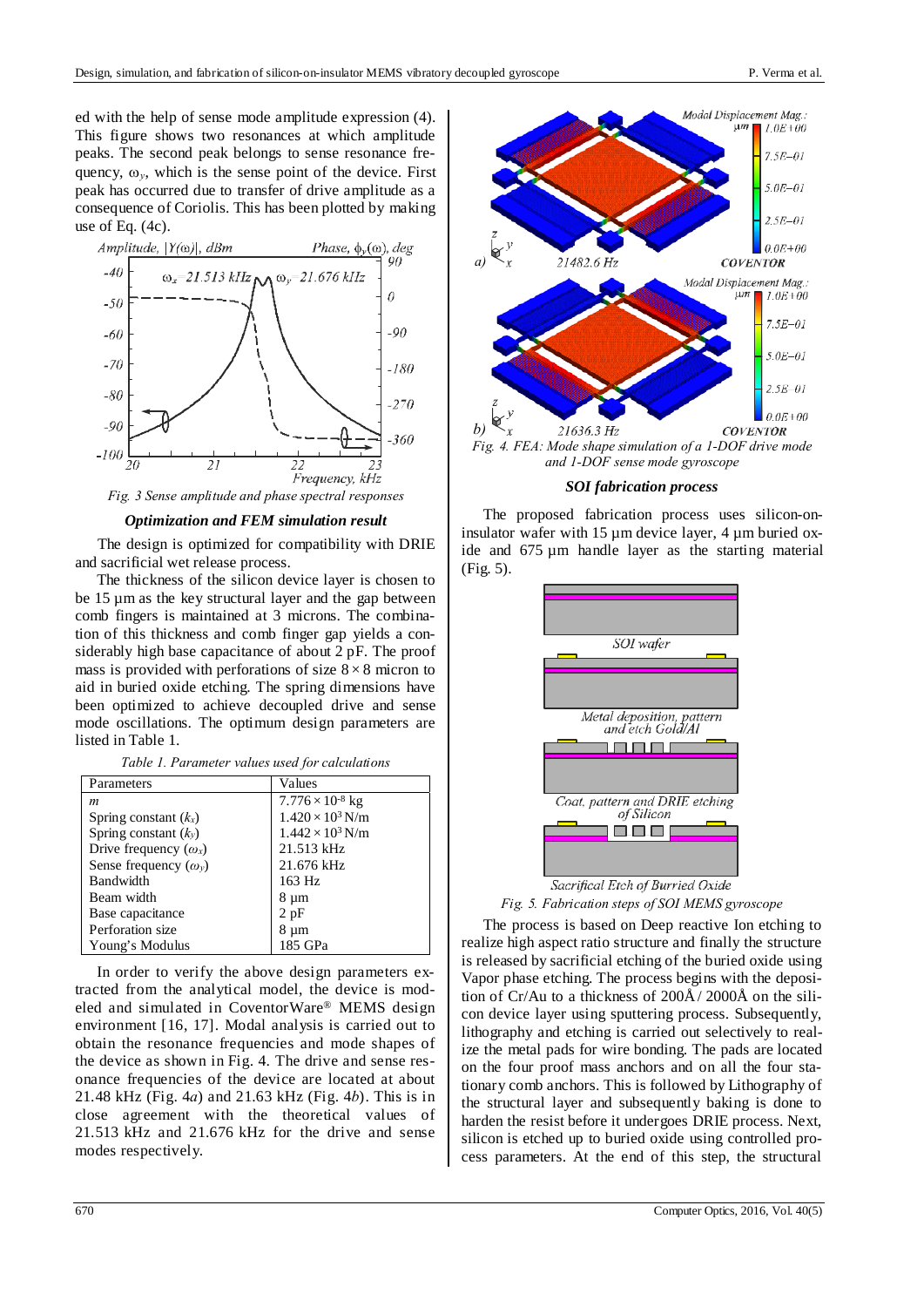layer is formed with the necessary metal pads. The structural layer is then released by sacrificial etching of buried oxide using Vapor phase etching process. The etching is time based and ensures perfect release of the structure while limiting the undercut to a minimum.

#### *Fabrication results*

As per the process flow described above, the device is fabricated using the two mask SOI process. Lithography process has been carried out to pattern the structure with a minimum feature size of 3 µm that is the gap between comb fingers. Microscope image of the device after lithography patterning is shown in Fig. 6.



*Fig. 6. Photolithography pattern of the device* 

After completion of photolithography (Fig. 6), the structure is etched using Deep reactive ion etching process on the "Etna 100 PT" (HT MTD, Russia) equipment, based on the Bosch process. The Bosch-process is an inductively coupled configuration, uses a two step plasma process, which alternates between etching  $(SF_6 / Ar)$  and passivation step  $(C_4F_8/Ar)$ . An important requirement, allowing to achieve the desired depth of etching structure is the need to preserve the masking layer during the entire etching step. To do this during the process cooling takes periodically a substrate that can be carried out using the following steps:

1. Feed helium to the underside of the substrate. The helium pressure on the substrate is about 0.012 mbar.

2. Carrying-Bosh process interruptions 3 times in 50 cycles for etching silicon structure 15 m in height. Every 50 cycles do not last more than 10 minutes. Silicon etching depth in one cycle is 100 nm.

Reducing the etch rate achieved by adding an argon during the etching step, which substantially reduces the roughness of the walls. The pressure in the installation of approximately 0.1 mbar. In order pumping turbo molecular pump is used, which enables the atmosphere in the reactor be updated fast enough. Flow  $SF_6/Ar$  of about  $40/60$  cm<sup>3</sup>/min, and the flow C<sub>4</sub>F<sub>8</sub>/Ar about  $90/80$  $\text{cm}^3/\text{min}$ . ICP source inductor has a capacity of about 200 watts, and the accelerating power source, who worked exclusively in the etching step in the mode of regulation of the self-bias potential of the substrate (constant DC-Bias), is 60 V, does not exceed 10 watts.

At the end of etching silicon substrate cleaning is performed in the presence of  $SF<sub>6</sub>$  using isotropic etching mode.

The microscope image after DRIE is shown in Fig. 7*a*-*c*, showing the comb fingers and perforations in proof mass. Nearly vertical sidewalls are achieved, with

an angle 91.2 degree as shown in (Fig. 7*c*), which is much smaller than the maximum angle of inclination of the walls calculated above.



*Fig. 7. Etching results* 

The device layer including the proof mass, movable and stationary comb fingers is etched using DRIE with an aspect ratio of 1 : 5.

### *Conclusion*

This paper presented the design, simulation and fabrication of a 2-DOF capacitive MEMS vibratory gyroscope based on SOI MEMS. The device is designed to achieve decoupled drive and sense resonance modes and for SOI process compatibility. Analytical and simulation results of resonance frequency analysis are in good agreement. The advantages of the DRIE process have been coupled with the benefits of SOI wafer to realize the capacitive structure with a 2-mask process. Front side release of the structure using wet chemical etching is proposed to avoid the process complexities of releasing the device by bulk etching using DRIE release process. The successful completion of lithography and DRIE which are two major steps of SOI process demonstrates the feasibility of realizing the 2-DOF gyroscope devices using the proposed SOI process.

#### *References*

- [1] Yazdi N, Ayazi F, Najafi K. Micromachined nertial sensors. Proceedings of the IEEE 1998; 86(8): 1640-1659.
- [2] Alper SE. MEMS gyroscopes for tactical-grade inertial measurement applications. PhD dissertation, 2005: Middle East Technical University, Turkey.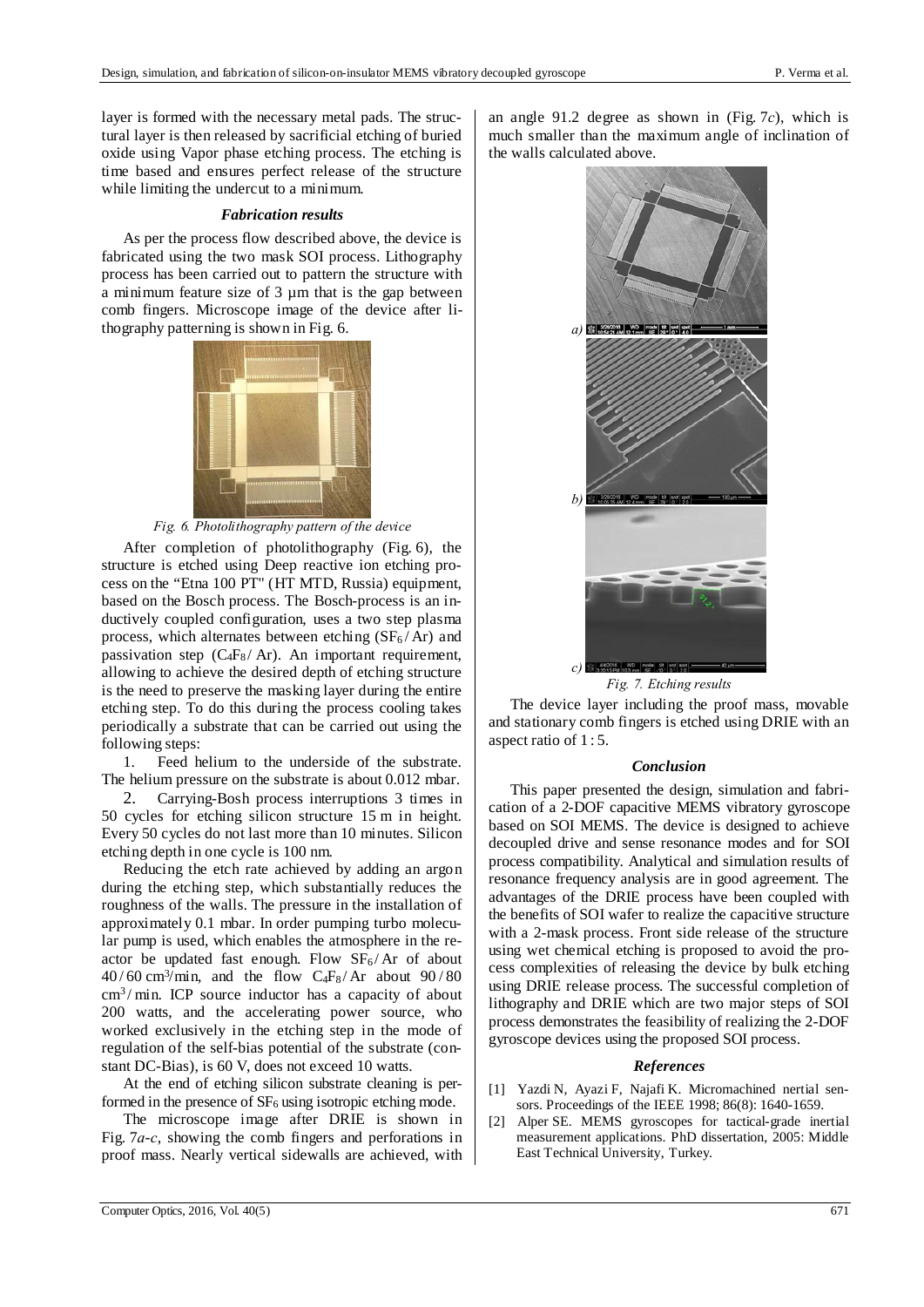- [3] Oh Y, Lee B, Baek S, Kim H, Kim J, Kang S, Song C. A surface-micromachined tunable vibratory gyroscope. Proceedings of the IEEE,Micro Electro Mechanical Systems, MEMS '97, Tenth Annual International Workshop 1997; 272-277. DOI: 10.1109/MEMSYS.1997.581824.
- [4] Kovacs GTA, Maluf NI, Petersen KE. Bulk micromachining of silicon. Proceedings of the IEEE 1998; 86(8): 1536-1551.
- [5] Verma P, Shekhar C, Arya SK, Gopal R. New design architecture of a 3-DOF vibratory gyroscope with robust drive operation mode and implementation. Microsystem Technologies 2015; 21(10): 2175-2185. DOI: 10.1007/s00542-014-2384-4.
- [6] Verma P, Khan KZ, Khonina SN, Kazanskiy NL, Gopal R. Ultraviolet-LIGA based fabrication and characterization of a non-resonant drive mode vibratory gyro/accelerometer. J Micro/Nanolith MEMS MOEMS 2016; 15(3): 035001. DOI: 10.1117/1.JMM.15.3.035001.
- [7] Ishihara K, Yung CF, Ayon AA, Schmidt MA. An inertial sensor technology using DRIE and wafer Bonding with interconnecting capability. Journal of Microelectromechanical Systems 1999; 8(4): 403-408. DOI: 10.1109/84.809054.
- [8] Li Z, Yang Z, Xiao Z, Hao Y, Li T, Wu G, Wang Y. A bulk micromachined vibratory lateral gyroscope fabricated with wafer bonding and deep trench etching. Sensors and Actuators A: Physical, 2000; 83(1-3): 24-29. DOI: 10.1016/S0924-4247(99)00375-1.
- [9] Kazanskiy NL, Moiseev OYu, Poletayev SD. Microprofile formation by thermal oxidation of molybdenum films. Technical Physics Letters, 2016; 42(2): 164-166. DOI: 10.1134/S1063785016020085.
- [10] Kazanskiy NL, Khonina SN, Skidanov RV, Morozov AA, Kharitonov SI, Volotovskiy SG. Formation of images using multilevel diffractive lens. Computer Optics 2014; 38(3): 425-434.
- [11] Volkov AV, Kazanskiy NL, Moiseev OYu, Soifer VA. A method for the diffractive microrelief formationusing the layered photoresist growth. Optics and lasers in Engineering 1998; 29(4-5): 281-288. DOI: 10.1016/S0143- 8166(97)00116-4.
- [12] Verma P, Gopal R, Arya SK. Analytical modeling and simulation of a 2-DOF drive and 1-DOF sense gyroaccelerometer. Microsystem Technologies 2013; 19(8): 1239-1248. DOI: 10.1007/s00542-012-1725-4.
- [13] Verma P, Arya SK, Gopal R. Lumped parameter analytic modeling and behavioral simulation of a 3-DOF MEMS gyro-accelerometer. Acta Mechanica Sinica 2015; 31(6): 910-919. DOI: 10.1007/s10409-015-0512-8.
- [14] Verma P, Gopal R, Arya SK. Dynamic characteristics of vibratory gyro-accelerometer. In: Proceeding of the IEEE, 5th International Conference on Computers and Devices for Communication, University of Calcutta, India, 2012. DOI: 10.1109/CODEC.2012.6509277.
- [15] Verma P, Agrawal P, Gopal R, Arya SK. Parametric sensitivity analysis of a 2-DOF drive and 1-DOF sense modes MEMS gyro-accelerometer structure. Advance Science Letters 2014; 20: 1495-1498. DOI: 10.1166/asl.2014.5557.
- [16] Verma P, Juneja S, Savelyev DA, Khonina SN, Gopal R. Design and fabrication of a 1-DOF drive mode and 2-DOF sense mode micro-gyroscope using SU-8 based UV-LIGA process. In: Proceedings of the AIP 1724, 2016. DOI: 10.1063/1.4945137.
- [17] Verma P, Gopal R, Butt MA, Khonina SV, Skidanov RV. Design and simulation of non-resonant 1-DOF drive mode and anchored 2-DOF sense mode gyroscope for implementation using UV-LIGA process. In: Proceedings of the SPIE 9807, 2016. DOI:10.1117/12.2231372.

## *Authors' information*

**Payal Verma** recived her B.E, M.Tech. in Electronics and Communication Engineering with high honors from MDU, Rohtak, India in 2006, 2009 and the Ph.D. in Electronics and Communication Engineering from GJUS&T, Hisar, India in 2015. Between 2010 and 2015, she has worked as a research fellow at CSIR-CEERI, Pilani, India in MEMS and Microsensors Group. Currently, she is working as a Senior Scientist in Samara National Research University, Samara, Russia. She has published around 30 research papers in various international/national journals and conferences. She won the best paper award in MicroCom 2016 international conference in India. Her major research interests include Micro-electro-mechanical system (MEMS), capacitive inertial sensors, dual purpose device: gyro-accelerometer, SAM devices, microfabrication technologies. E-mail: *payalsedha@gmail.com .* 

**Vladimir Sergeevich Pavelyev**, Doctor of Physical and Mathematical Sciences; Head of Nanoengineering subdepartment of Samara National Research University and chief researcher of the IPSI RAS – Branch of the FSRC "Crystallography and Photonics" RAS. Research interests: diffractive microoptics, optical waveguides, nanophotonics, optical metamaterials synthesis, technologies for forming of micro- and nanostructures. E-mail: *pavelyev10@mail.ru .*

**Boris Olegovich Volodkin**, an engineer of Nanoengineering sub-department, vice-director of REC "Nanotechnology" Samara National Research University. Areas of research: technology of micro- and nanostructures, scanning probe microscopy, polymer systems. E-mail: *boris-volodkin@yandex.ru .* 

**Konstantin Nickolaevich Tukmakov**, an engineer of Nanoengineering sub-department since 2008, researcher of REC "Nanotechnology" of of Samara National Research University. Research interests: fabrication of micro- and nanostructures, technology focused ion beams. E-mail: *tukmakov.k@gmail.com*

**Anton Sergeevich Reshetnikov**, engineer of Nanoengineering department since 2012 of Samara National Research University. Research interests: fabrication of micro- and nanostructures, lithography. E-mail: *reshetnikovantonio@yandex.ru* .